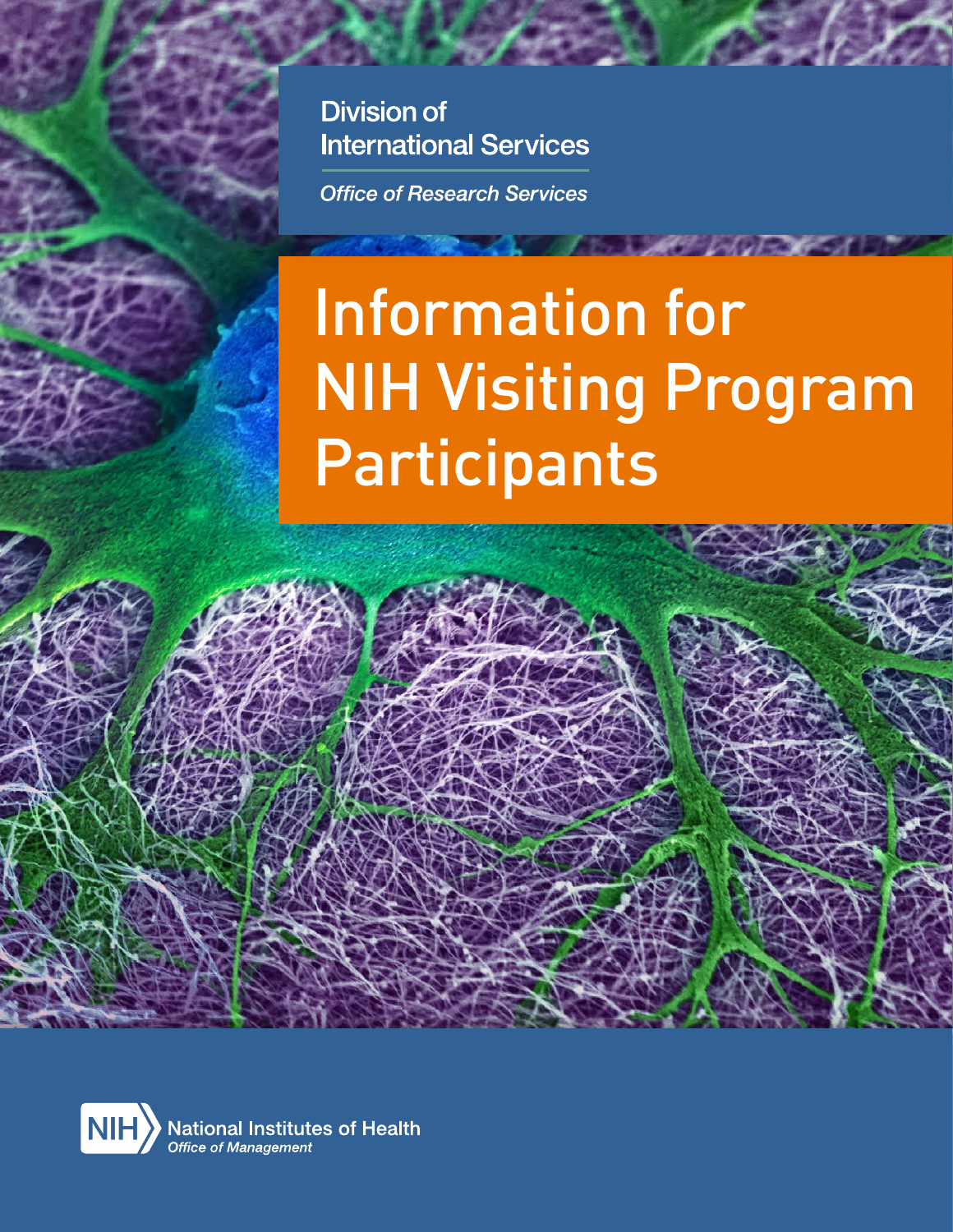

## **Division of International Services Office of Research Services**

Congratulations on your upcoming visit to the National Institutes of Health (NIH), U.S. Department of Health and Human Services (DHHS)! The NIH offers talented scientists throughout the world an opportunity to train and conduct biomedical research within the various Institutes and Centers (ICs) that comprise the NIH. Our office, the Division of International Services (DIS), Office of Research Services (ORS), assists foreign national scientists with navigating visa and immigration issues.

We designed the enclosed information to assist you and your family with making your plans to come to the NIH. It provides instructions on different items, such as how to apply for your visa and website resources. Before your arrival, read all items carefully and visit the DIS website (http://www.ors.od.nih.gov/pes/dis/Pages/default. aspx). Following this guidance will assist you with a smooth transition to the NIH.

The DIS wants to make your visit to the NIH professionally and personally rewarding. We encourage you to ask us questions. From all of us at the DIS, we wish you a successful and enjoyable stay in the United States!

## IMMIGRATION INFORMATION

Please refer to the **"Visiting Scientists"** section of the DIS website for detailed information about your visa classification, visa application process, entering the United States, and rules governing your continued stay: http://www.ors.od.nih.gov/pes/ dis/VisitingScientists/Pages/default.aspx.

Before booking your airline ticket to come to the U.S., wait until you have received your U.S. entry visa stamped in your passport. Keep your passport, invitation letter, and immigration documents with you in your carry-on baggage when entering the U.S. You will need to present them upon arrival to the U.S. Immigration Inspector. Do **\*not\*** pack them with your luggage.

When completing official U.S. Government forms (such as a U.S. visa application), please enter your name **exactly as it appears per the passport**. Having several forms with your name spelled differently can cause significant problems after your arrival to the U.S., so please be very careful!

## IMPORTATION OF BIOLOGICAL MATERIALS

If you plan to bring biological materials to the NIH, it is **\*very\*** important that you obtain the necessary importation permits.

To check-in with the DIS, follow the box checked below:

- ❏ DIS check-in sessions are held every Monday morning (except in cases of U.S. Government closure), beginning promptly at 9:00 a.m. Information and procedures, including a list of documents to bring, are described at http://www.ors.od.nih.gov/pes/dis/VisitingScientists/ Pages/ComingtoNIH.aspx.
- ❏ An individual check-in appointment is required. Contact **your assigned** DIS Immigration Specialist to schedule an appointment.
- ❏ For those outside the local area surrounding the main NIH campus in Bethesda, Maryland: Contact your IC "Key Contact" to schedule an appointment to process the check-in remotely. Information about "Key Contacts" is available further in this document under "NIH Administrative Information."

## U.S. INCOME TAXES

U.S. income taxes are a levy on any income that you receive during your stay in the United States. Even if you do not receive income from a U.S. source, it may be possible that you could still be taxed on your world-wide income. Income taxes are assessed at a state and federal level. For those funded by the NIH, these taxes are generally deducted automatically from your NIH payment. However, those coming as Visiting Fellows may have to pay estimated state taxes directly to the state where you will reside. Each year, you must report your earnings on an annual tax report, known as an "Income Tax Return."

Please review the DIS website on taxes, which contains important information and links, at http://www.ors.od.nih.gov/ pes/dis/VisitingScientists/Pages/Taxes.aspx.

Information on the U.S. Social Security Number (SSN), which is used for tax reporting purposes, can be found at http:// www.ors.od.nih.gov/pes/dis/VisitingScientists/Documents/ ssn\_overview.pdf.

After your arrival at the NIH, you will be scheduled to attend a seminar devoted to income taxes. We strongly encourage your attendance! Some individuals may be eligible for exemption from certain U.S. taxes due to a treaty agreement between the U.S. and their country of "tax residence." If such a treaty applies in your case, a separate letter will be included in this package. Final determination of your eligibility and the duration of tax exemption will be determined upon your arrival to the NIH.

## HEALTH INSURANCE

All visiting foreign national scientists at the NIH are required to have health insurance for sickness and accidents. For those sponsored as **J-1 Exchange Visitors**: J-1 regulations require specific insurance coverage for both J-1 **and** J-2 dependents.

The requirements can be found from the Department of State (DOS) at http://j1visa.state.gov/participants/how-to-apply/ eligibility-and-fees/. In addition, J-1 and J-2 dependents may also be subject to the requirements of the Affordable Care Act or "ACA" (http://www.hhs.gov/healthcare/rights/index.html). Failure to comply with health insurance requirements may result in termination of your program at the NIH.

❏ For **Visiting Fellows (Pre- and Post-doctoral)**: your sponsoring IC will pay the basic premium for health insurance coverage **for you and qualifying depend**ents with the Foundation for Advanced Education in the Sciences (FAES)\*. Information about the FAES insurance is available at http://www.faes.org. **J-1 Exchange Visitors**: FAES insurance meets J-1 and ACA requirements for health insurance. *\*Supplemental Fellows must check with their IC on payment of insurance.*

❏ For those in **NIH employee (full-time equivalent or FTE) designations**: if your FTE appointment is greater than 12 months, you are eligible (but not required) to enroll in the Federal Employees Health Benefits (FEHB) that can cover **you and qualifying dependents.** Details about FEHB and other government benefits can be found at http://hr.od.nih.gov/ benefits/. Contact your Human Resources office for more information and enrollment. If your appointment is 12 months or less, please refer to the information below for "all other designations." **J-1 Exchange Visitors**: FEHB plans meet ACA requirements, but do **\*not\*** contain all benefits required by J-1 regulations (that is, medical evacuation and repatriation of remains). These benefits, however, can be purchased from the Foundation for Advanced Education in the Sciences (FAES). Contact the FAES for additional information and cost (http://www.faes.org/).

❏ **All other designations**: you may obtain health insurance from your home country or another U.S. private insurer. Alternatively, you may explore insurance options to cover **you and qualifying dependents** through the Foundation for the Advanced Education in the Sciences (FAES). Information about the FAES insurance and cost is available at http:// www.faes.org. **J-1 Exchange Visitors**: make sure you review the DOS health insurance requirements before purchasing your insurance plan. You will need to bring an English summary of your insurance benefits from your insurance provider to confirm its compliance with J-1 regulations.

You must enroll with your applicable insurance provider within **30 DAYS** of your arrival to the NIH. If your family arrives to the United States separately, you must enroll your family with your insurance plan within **30 DAYS** of their arrival to the U.S.

Division of International Services NIH Building 31, Room B2B07 Bethesda, MD 20892-2028 Tel (301) 496-6166

Fax (301) 496-0847 http://www.ors.od.nih.gov/pes/ dis/Pages/default.aspx



The U.S. Public Health Service issues permits to authorize the importation of human biological materials, and the U.S. Department of Agriculture issues permits to authorize the importation of plant and animal materials.

Contact your NIH Laboratory/Branch Sponsor/Supervisor who can offer assistance to obtain the necessary permits to import any such materials through the NIH's Quarantine Permit Service Office, Division of Occupational Health and Safety, Office of Research Services, at 301-496-2960 or qpso@mail.nih.gov. Visit their website for more information: https://www.ors.od.nih. gov/sr/dohs/safety/laboratory/BioSafety/Pages/shipping\_ biological\_material.aspx

## CHECK-IN/ARRIVAL AT NIH

**All NIH-sponsored foreign national scientists must check-in ("Enter-on-Duty" or "EOD") with the DIS no later than their first day of work in order to activate their award, appointment or assignment.** By checking-in with the DIS, you give us your consent to access your and your dependents' Form I-94 Arrival/Departure record from the U.S. Customs and Border Protection (CBP) I-94 retrieval website to facilitate your checkin. This consent will remain valid as long as you are an active participant at the NIH.